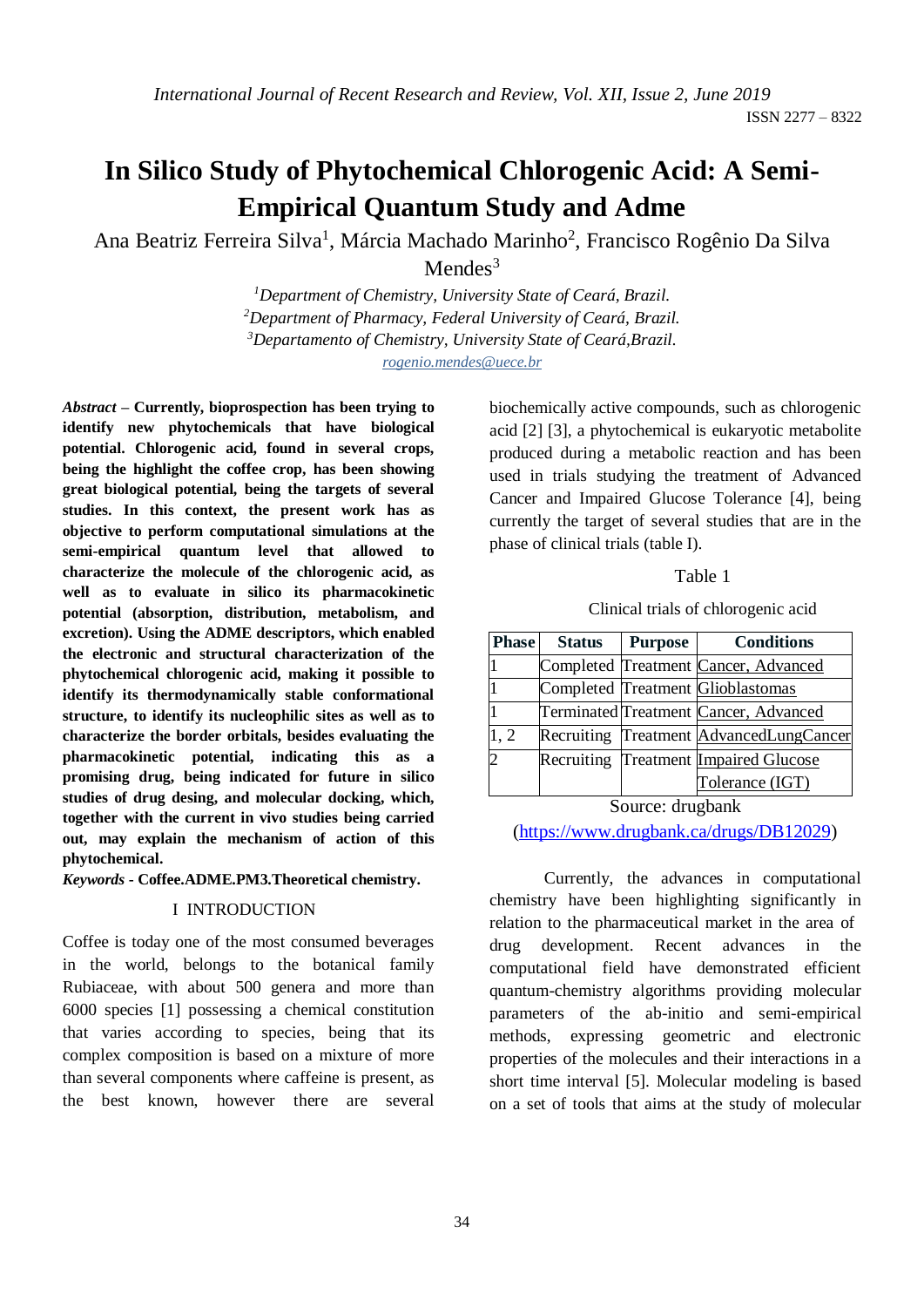properties from structural design to virtual characterization, which involves visualization, analysis and storage of molecular systems [7-8].

In this context, the present work has as objective to perform computational simulations at semi-quantum quantum level that allowed to characterize the molecule of the chlorogenic acid, as well as to evaluate in silico its pharmacokinetic potential (absorption, distribution, metabolism, and excretion).

#### II. METHODS AND MATERIALS

Obtaining chemical physical descriptors, identifiers and two-dimensional structure. The identification of two-dimensional structure of chlorogenic acid as well as its identifiers and physicochemical properties was carried out in DrugBank virtual repositories version 5.0 [\(https://www.drugbank.ca/drugs/DB12029\)](https://www.drugbank.ca/drugs/DB12029) and CHEmBL

## (https://www.ebi.ac.uk/chembl/compound\_report\_car d/CHEMBL284616/) [10]

According to Silva et al. [11], molecular descriptors are currently considered a very important tool in the prediction of molecular properties, by providing information about the physicochemical nature of the activity or properties under study in a mathematically quantified and computerized way [12] [ 13]. Following this context, the virtual simulation calculations were obtained through the semi-empirical method PM3 (Parametric Method 3), based on quantum mechanics, using a Hartree-Fock SFC approximation, with a maximum number of 500 interactions , which obtained the energy minimization and geometry optimization, frontier orbitals (HOMO and LUMO) and the electrostatic potential map (MEP). These calculations were performed in the ArgusLab® code [14].Prediction of absorption, distribution, metabolism, and excretion properties of the compounds were done using the freely available SwissADME software package. This was performed to enhance the success of drug discovery and development process. Using the Swissadme platform (http://www.swissadme.ch/index.php) to perform the parameters calculation of ADME [15-16].

### III. RESULTS AND DISCUSSIONS

Chlorogenic acid (https://www.drugbank.ca/drugs/DB12029),(1S, 3R, 4R, 5R) -3 - {[(2E) -3- (3,4-dihydroxyphenyl) prop-2 enoyl] oxy} -1,4,5-trihydroxycyclohexane- 1 carboxylic acid (Iupac name), has in its structure the carboxyl, hydroxyl and ester group (figure 1), thus belonging to Kingdom Organic compounds, super class organic oxygen, class organo oxygen compounds, sub class alcohols and polyols, direct parent quinic acids and derivatives (Figure 2). has an average weight of 354.3087, monoisotopic 354.095082174, chemical formula c16h18o9, xlogp3 aa-0.4, topological polar surface area 165 a  $\wedge$  2, heavy atom count 25, formal charge 0, complexity 534, isotope atom count 0, defined atom stereocenter count 4, undefined atom stereocenter count 0, defined bond stereocenter count 1, undefined bond stereocenter count 0, covalently-bonded unit count 1, melting point 205-209 ° c.



Fig. 1Two-dimensional structure of chlorogenic acid Source:[https://www.drugbank.ca/drugs/DB01202]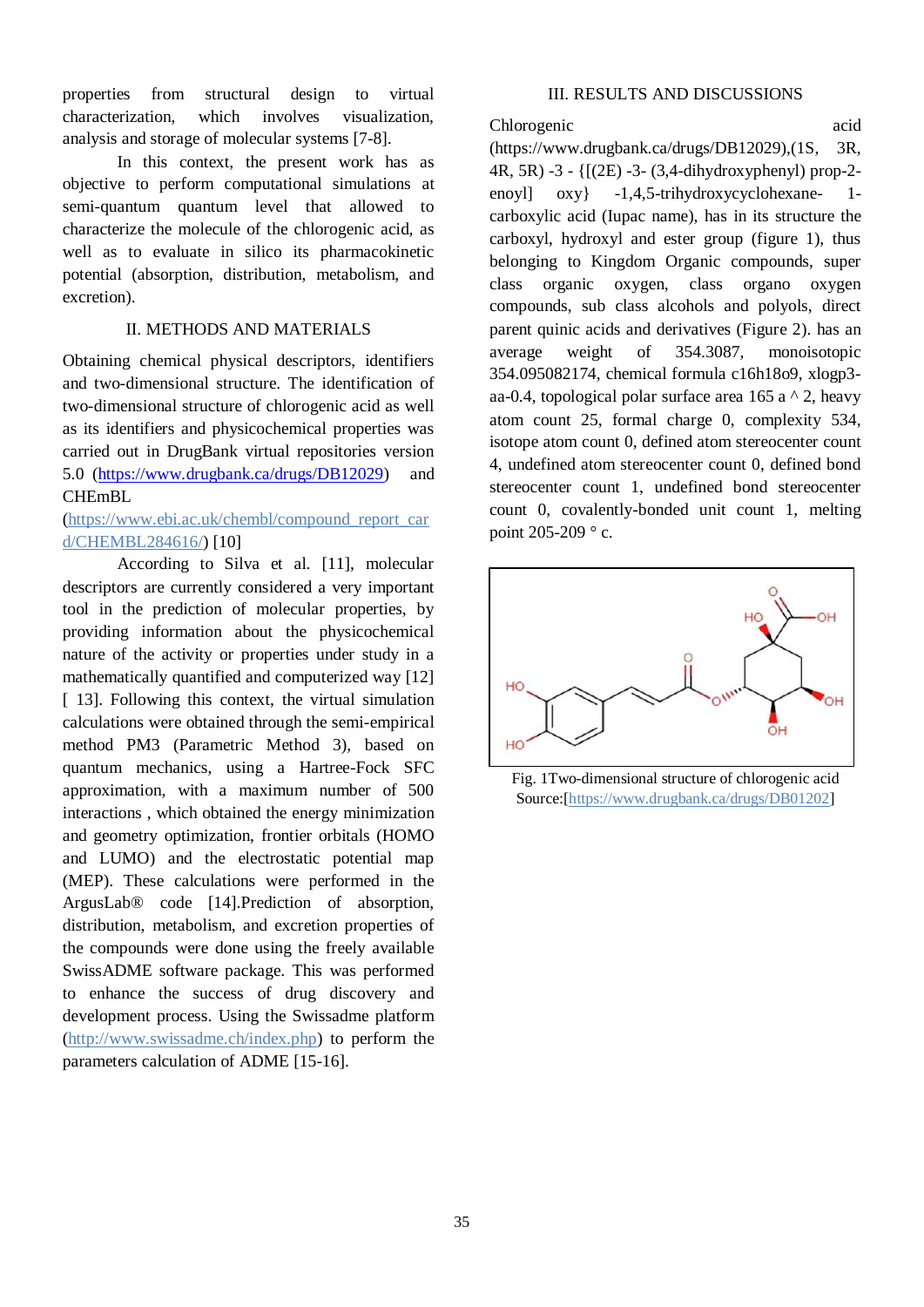

Fig. 2ChEbi Ontology of chlorogenic acid

#### Source[:https://www.ebi.ac.uk/chebi/chebiOntology.do?che](https://www.ebi.ac.uk/chebi/chebiOntology.do?chebiId=CHEBI:16112) [biId=CHEBI:16112](https://www.ebi.ac.uk/chebi/chebiOntology.do?chebiId=CHEBI:16112)

The polarity and m of the fundamental descriptors in the characterization of a molecule for future studies of biological activity, because it directs the type of solvents to be used, as well as its behavior against future receptors [7]. The molecule of chlorogenic acid, because it has atoms as different electronegativity, has a resultant dipole momentum vector in the order of a polarity 11,59 debye, with vector decomposition in the x-axes in the order of - 11.29 debye, y -1,28 debye and z 2,26 debye (figure 2), indicating a high polarity, being preferably soluble in polar solvents, solubility, so that the partition coefficients, called logp, are highlighted, which has the values  $(0.17; (3.33, -3.2),$  solubility in aqueous medium  $(3.44 \text{ mg} / \text{ml})$ , and the presence of a high concentration , by means of the octanol system, thus defining the compound (polar or non-polar) found in precise experiments. the counting of receptor hydrogens is in the value of 8, and already the donor count is 6. It has a polarizability of 33.42 å3, and its polar surface area with 164.75 å2, and physiological charge -1. when subjected to simulations routines of admet (absorption, distribution, metabolism, and excretion), which describes the disposition of a pharmaceutical compound within an organism, it was possible to characterize the chlorogenic acid molecule as water soluble, with low lipophilicity (table 1), possessing a pharmacokinetic indicates a low

intestinal gastrointestinal absorption, with skin permeation in the order of -8.76 cm / s (log kp), not inhibiting the enzymes cyp1a2, cyp2c19, cyp2c9, cyp2d6 and cyp3a4, having a lipinski (violation: nhoroh> 5) and of general form possessing good potential of oral biovailibility, as we can observe in the polygon of physicochemical space for oral bioavailability, in which we can the descriptors of lipophility ( $0 \le \langle x \rangle \leq 3 \langle x \rangle$  = 40.50), size (150g mol -1  $\langle$ mv  $\langle$ 500g mol -1), polarity (20 å ^ 2  $\langle$ tpsa $\langle$ 130 å ^ 2), insolubility  $(0 \le \log s \text{ (esol)} \le 6)$ , insaturation  $(0.25$  $\epsilon$  fraction csp3  $\epsilon$ 1) and flexibility (0  $\epsilon$ num, rotatable bonds <9), were colored zone is the suitable physicochemical space for oral bioavailability (figure 3).



Fig.3 Calculated dipole moment of chlorogenic acid.

#### Table II

| Descriptors generated by ADME of chlorogenic acid                                                                                                 |  |
|---------------------------------------------------------------------------------------------------------------------------------------------------|--|
| $\mathbf{W}$ $\mathbf{V}$ = $\mathbf{V}$ = $\mathbf{V}$ = $\mathbf{V}$ = $\mathbf{V}$ = $\mathbf{V}$ = $\mathbf{V}$ = $\mathbf{V}$ = $\mathbf{V}$ |  |

| WaterSolubility |                   |  |
|-----------------|-------------------|--|
| Log S (ESOL)    | $-1.62$           |  |
| Solubility      | $8.50e+00$ mg/ml; |  |
|                 | 2.40e-02 mol/l    |  |
| Class           | Verysoluble       |  |
| Log S (Ali)     | $-2.58$           |  |
| Solubility      | $9.42e-01$ mg/ml; |  |
|                 | 2.66e-03 mol/l    |  |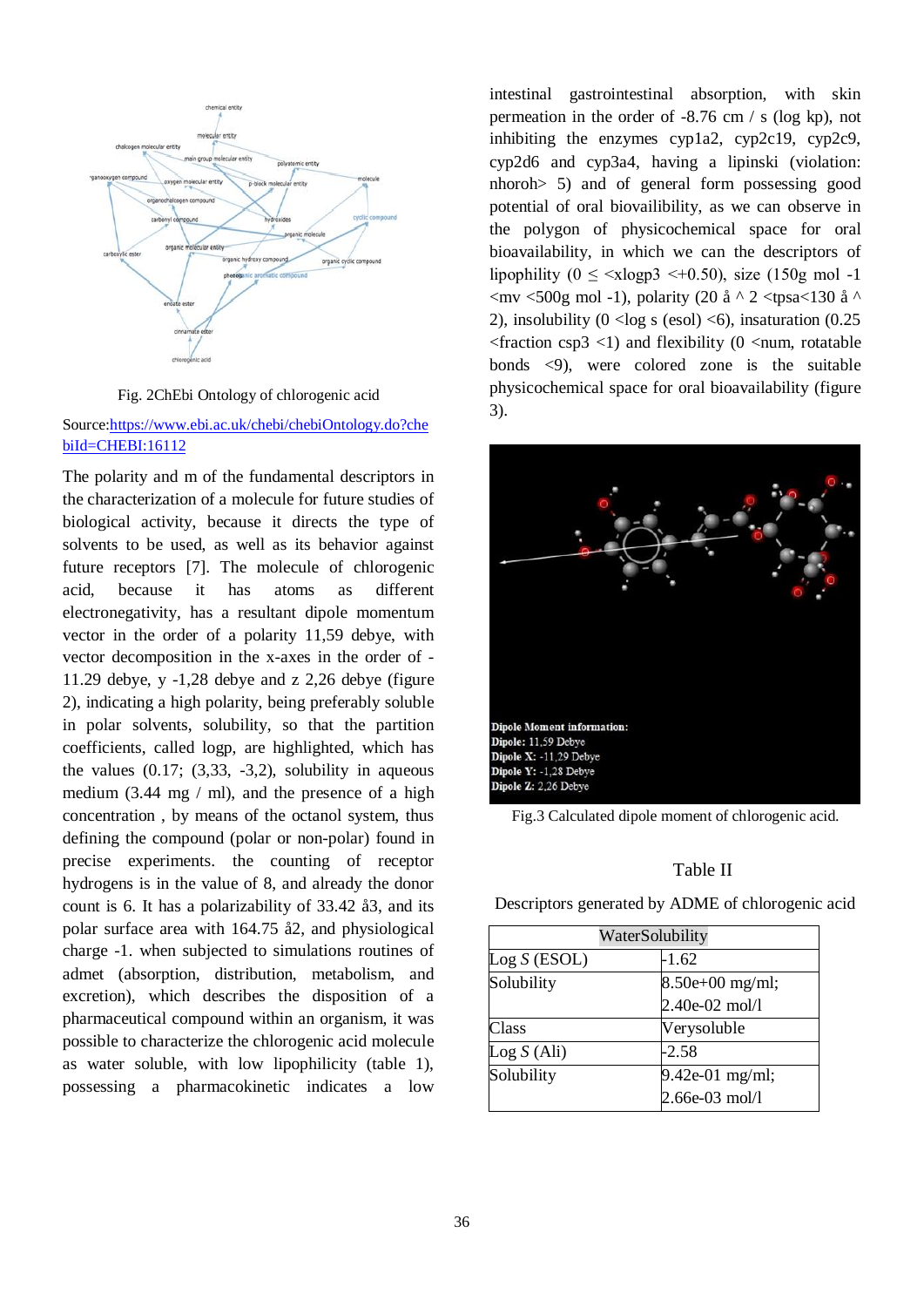| Class                                 | Soluble          |  |  |  |
|---------------------------------------|------------------|--|--|--|
| $Log S$ (SILICOS-IT                   | 0.40             |  |  |  |
| Solubility                            | 8.94e+02 mg/ml;  |  |  |  |
|                                       | $2.52e+00$ mol/l |  |  |  |
| Class                                 | Soluble          |  |  |  |
| Lipophilicity                         |                  |  |  |  |
| $\text{Log } P_{o/w}$ (iLOGP)         | 0.87             |  |  |  |
| $\text{Log } P_{o/w}$ (XLOGP3)        | $-0.42$          |  |  |  |
| $\text{Log } P_{o/w}$ (WLOGP)         | $-0.75$          |  |  |  |
| $\text{Log } P_{o/w} \text{ (MLOGP)}$ | $-1.05$          |  |  |  |
| $\text{Log } P_{o/w}$ (SILICOS-IT)    | $-0.61$          |  |  |  |
| Consensus Log $P_{o/w}$               | -0.39            |  |  |  |

Source:Swissadm[ehttp://www.swissadme.ch/index.php](http://www.swissadme.ch/index.php)



Fig. 4physico-chemical space for oral bioavailability of chlorogenic acid.

With respect to the dimensional structure available in several repositories, they have only fidelity in the connectivity of the atoms, often leaving gaps in the need with respect to the lengths of the connections and angles of torsion and dihedral, thus necessitating a mathematical treatment to characterize conformacionalmente the molecule, when using the parametric codes of the semi-empirical method, it was possible to optimize the structure, obtaining a 63092.53 kcal mol-1 energy, with formation heat of 167452.4 kcal mol -1.



Fig. 5 optimized structure of chlorogenic acid.

According to Sant'Anna (2009) [19], electrostatic potential is established as the work to carry a positive unit charge from infinity to a certain point in space, to which these electrostatic potentials are represented by three-dimensional maps, intended for understanding the electrostatic contribution on the molecular surface through color differences, through computational resources from the molecular modeling. Following the context of Sant'Anna [19], the map of molecular electrostatic potential (MEP) is calculated through a grid of points detected in different layers, constructed as an overlap of Van Der Waals spheres in each atom around the molecule. The three-dimensional electrostatic maps allow us to predict the possible sites of nucleophilic and electrophilic bonds between biological molecules and their respective receptors [11], which confirms the theoretical concepts of the formation of bonds between atoms involving electrostatic forces between In this way, using the data of the optimization by means of theoretical semiempirical calculations, it was possible to render the map of electrostatic potential of the molecule of the chlorogenic acid, that indicated the oxygen as I sit the regions with higher nucleophilic potential, thus distributing the sites at the ends of the molecule (Figure 6).



Fig.6 Potential surface map of chlorogenic acid.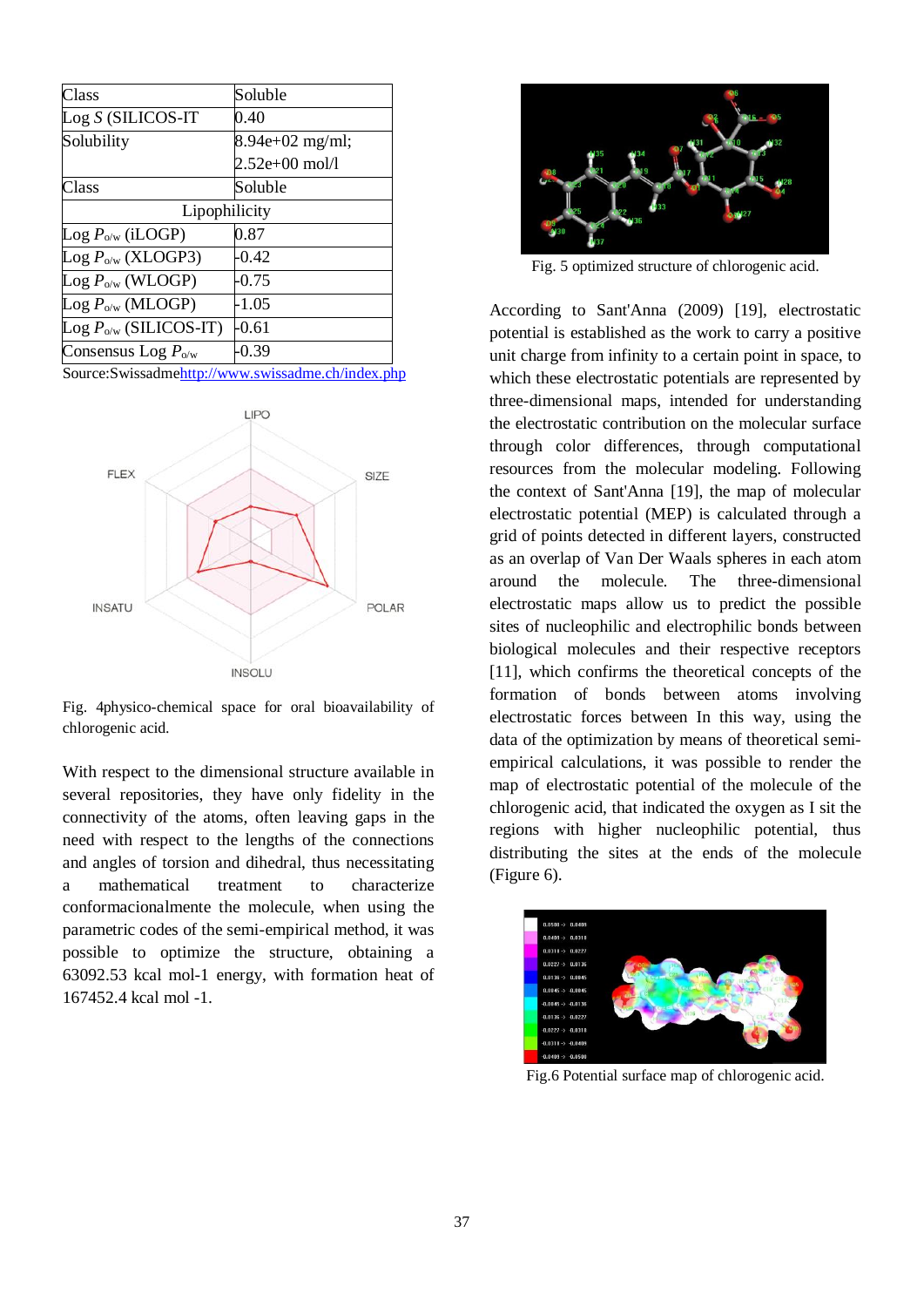Molecular orbitals contribute significantly to the advance of all research frontiers in the field of chemistry, especially the HOMO orbitals and the LUMO (Molecular Orbital Low Voltage Unbalanced Orbital). [20] These orbitals have arisen in analysis to the electron density in each atom of the border orbitals by a group of Japanese that investigated the reactivity of aromatic compounds. [21] The definition of these orbitals is related to two important characteristics, the HOMO energy having an electron donor character and the LUMO energy measures the electron-acceptor character [5] [22]. The data obtained in the geometric optimization, allowed to plot the border orbitals, where Homo (figure 7-A) has symmetry between the positive (blue) and negative phases ( red), being formed from the contribution of the carbon atoms of (C17, C18, C19, C20, C21, C22, C25) and oxygen (O9, O7). With respect to LUMO (Figure 7-B), it was possible to observe that it was formed from the carbon atoms (C15) and oxygen (O2, O5, 06), and also showed symmetry between the positive and negative phases.



Fig. 7frontier orbitals of Chlorogenic acid: HOMO (A) and LUMO (B).

#### IV. CONCLUSIONS

The present work allowed the electronic and structural characterization of the phytochemical Chlorogenic Acid, allowing to identify its thermodynamically stable conformational structure, to identify its nucleophilic site as well as to characterize the border orbitals, besides evaluating the pharmacokinetic potential, indicating this as a promising drug, being indicated for future in silico studies of drug desing, and molecular docking, which, together with the current in vivo studies being carried out, may explain the mechanism of action of this phytochemical.

#### V. ACKNOWLEDGMENT

The present work was partially funded by CNPq - National Council for Scientific and Technological Development and CAPES Brazilian Federal Agency for Support and Evaluation of Postgraduate Education of the Brazilian Ministry of Education.

#### VI. REFERENCES

- [1] J. Godos et al., "Coffee components and cardiovascular risk: Beneficial and detrimental effects," International Journal of Food Sciences and Nutrition. 2014.
- [2] S. A. Abrahão, R. G. F. A. Pereira, A. R. Lima, E. B. Ferreira, and M. R. Malta, "Compostos bioativos em café integral e descafeinado e qualidade sensorial da bebida," Pesqui. Agropecu. Bras., 2008.
- [3] M. M. Costa and L. C. Trugo, "Determinação de compostos bioativos em amostras comerciais de café torrado," Quim. Nova, 2005.
- [4] M. N. Clifford, "Chlorogenic acids and other cinnamates - nature, occurrence and dietary burden," J. Sci. Food Agric., vol. 79, no. 3, pp. 362–372, Mar. 1999.
- [5] A. Arroio, K. M. Honório, and A. B. F. Da Silva, "Propriedades químico-quânticas empregadas em estudos das relações estrutura-atividade," Quimica Nova. 2010.
- [6] A. Arroio, K. M. Honório, and A. B. F. Da Silva, "Propriedades químico-quânticas empregadas em estudos das relações estrutura-atividade," Quim. Nova, vol. 33, no. 3, pp. 694–699, 2010.
- [7] S. S. Carneiro, A. R. Lima, M. M. Marinho, and E. S. Marinho, "In silico Study Of The Therapeutic Agent In The Treatment Of Non-Hodgkin ' s Lymphomas , Peripheral T- Cell Belinostat , A Semi-Empirical Approach," Imp. J. Interdiscip. Res., no. 8, pp. 1645–1648, 2016.
- [8] S. S. Carneiro, M. Marinho, and E. S. Marinho,